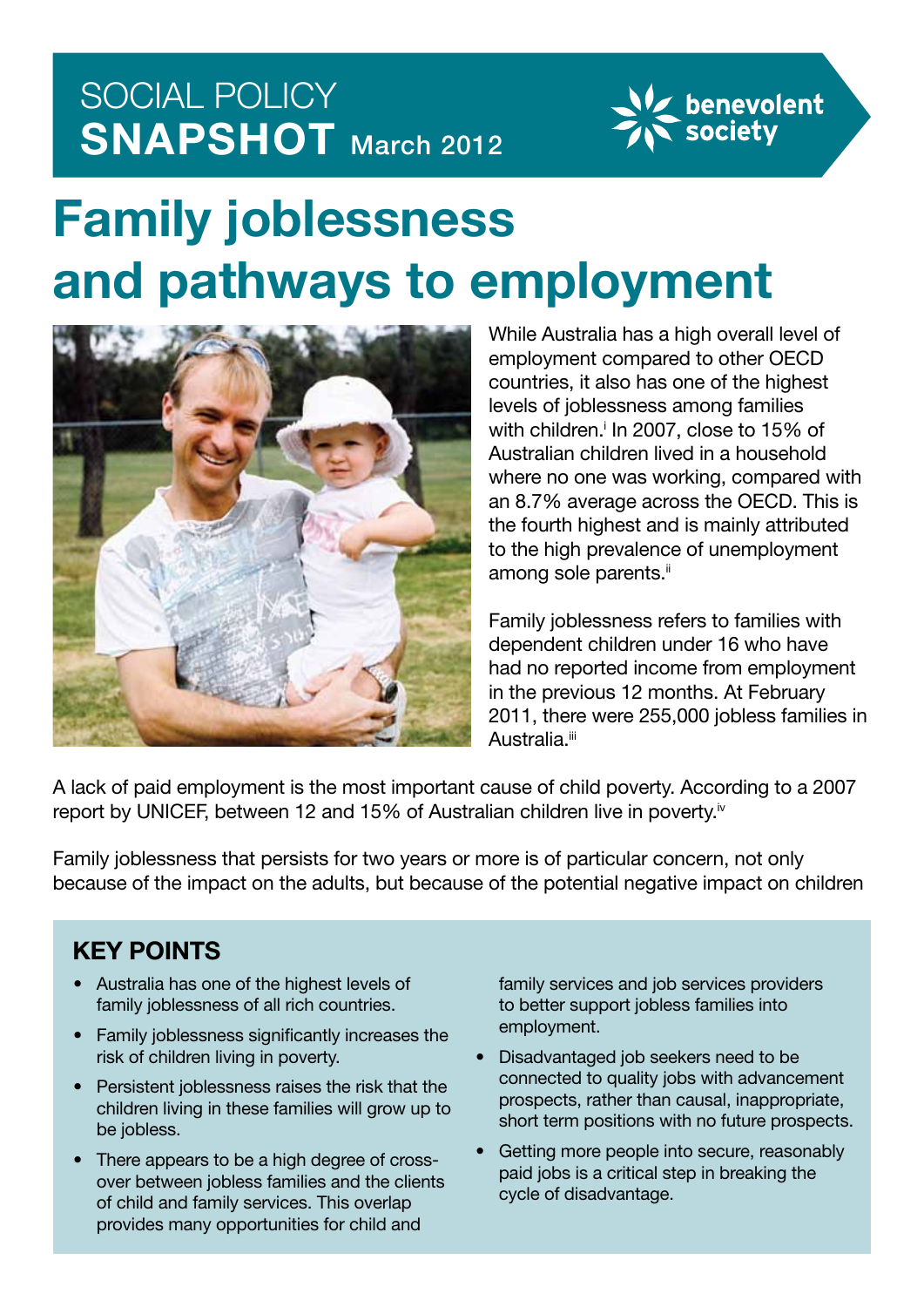due to poverty. These negative effects take the form of higher rates of poor health and disability and lower educational attainment. Persistent family joblessness also raises the risk that the children will themselves grow up to be jobless. Getting more people into secure, reasonably paid jobs is therefore a critical step in breaking the cycle of disadvantage.

The Benevolent Society has a long history of working to support disadvantaged children and families experiencing multiple and complex problems, including joblessness. This snapshot presents the key themes discussed in a report that The Benevolent Society commissioned to examine the barriers to employment for jobless families, current government initiatives and policies, as well as opportunities to better promote pathways to employment among parents in jobless families. The report was based on a review of relevant literature and government reports, and interviews with key industry experts, job services providers and staff within The Benevolent Society.

This publication is intended to stimulate debate about opportunities for government, job services providers and child and family services to work collaboratively to assist jobless families. To date, these systems have tended to operate independently, most likely as result of being funded from different tiers of government or departments within government. To date there has not been strong recognition of the overlap of client groups and the need, and opportunities, for collaboration to better assist these families.

## **Acknowledgments**

The report *Our clients are your clients – bringing services together to tackle family joblessness* was written by Toni Wren, Employment and Social Policy consultant. (www.toniwren.com).

## **Characteristics of jobless families**

Nearly three quarters of jobless families are sole parents. Compared to families in general, jobless families are more likely to have children under five years and to have more than one child. They are also more likely to be headed by parent who is under 30 years, with year ten or below as their highest level of education.

Jobless families are also less likely to have access to motor vehicles or to a computer and the internet at home. They are more likely to report poor health and/or disability.

Aboriginal and Torres Strait Islander children are three times as likely to be living in a jobless family than non-Aboriginal and Torres Strait Islander children.

## **BARRIERS TO EMPLOYMENT**

The Australian Social Inclusion Board categorises barriers to work for jobless families into internal and external factors. The individual or internal factors include:

- health problems (mental and physical)
- disability
- poor education, literacy, numeracy skills
- children with health or behavioural problems
- domestic violence (ongoing and/or while escaping and re-establishing a new household)
- housing instability/homelessness.

## **The Benevolent Society**

The Benevolent Society is Australia's oldest charity. Established in 1813 we have been caring for Australians and their communities for nearly 200 years. We are a secular, non-profit, independent organisation working to bring about positive social change in response to community needs. Our purpose is to create caring and inclusive communities and a just society.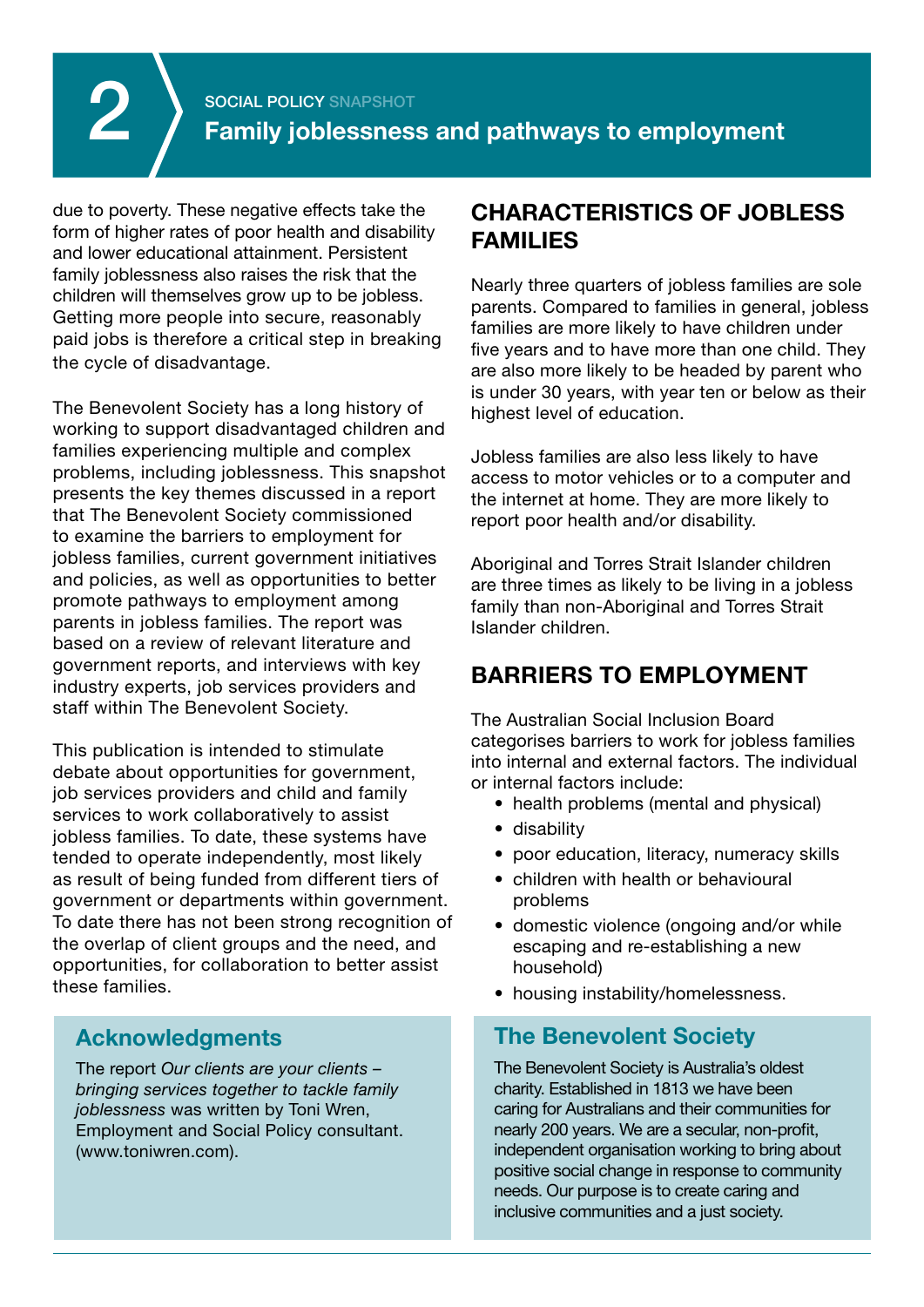**SOCIAL POLICY SNAPSHOT**<br>**Family joblessness and pathways to employment** 

Structural or external factors include:

- tax and transfer systems that may provide a disincentive to employment (income support is withdrawn as recipients enter paid work)
- lack of affordable child care
- lack of affordable transport to education or employment
- work places not suitable for combining with child caring role
- lack of internet/computer access.

In addition, a report by Centrelink about the Local Connections to Work program found social isolation to be the most common barrier to employment among job seeker participants.<sup>v</sup>

## **Key federal employment services and initiatives**

This section briefly maps the current employment services system for jobless families and/or disadvantaged jobseekers, in order to identify gaps and opportunities to better promote pathways to employment.

## **Job Services Australia (JSA)**

Job Services Australia is the Australian Government's national employment services system. It was introduced on 1 July 2009, following a review of Job Network, the previous employment service, which identified the need to improve employment services and provide a greater emphasis on skills development and training for jobseekers. At March 2011, there were 106 JSA provider delivering services to approximately 750,000 people from approximately 2000 sites across Australia.

In relation to jobless families, it is important to note that most jobless families are headed by a sole parent claiming Parenting Payment Single. Until their youngest child turns six, they are not required to also look for work. When their youngest child turns six, they are required by Centrelink to agree to an Employment Pathway Plan and to meet participation requirements but they can stay on Parenting Payment Single until their youngest child turns eight.

## **Dedicated jobless family projects**

The Federal Government has also funded a small number of initiatives aimed at providing holistic services to jobless families in five locations. Significant resources have been invested in providing individualised case management to such families, with low numbers of cases (around 15-20) per support worker.

The initiatives include *Family Centred Employment Projects* in three locations: Broadmeadows in Victoria, Goodna in Queensland, Mansfield Park/ Angle Park in South Australia; the *Kwinana Jobless Family Project* in Kwinana, Western Australia and *PATHS (Providing Assistance Through Holistic Servicing)* in Bundaberg, Queensland.

While evaluation results from these projects are not yet available, some trends are emerging across the five programs:

- Caseloads need to be low, no more than 15-20 families, in order to address the complex and multiple barriers to employment.
- Engagement needs to occur through 'soft entry points' such as the local church, rather than through mainstream JSA providers who struggle to engage successfully with such families.
- It is necessary to address the issues in the whole family, not just the unemployed adult, as they may be acting as powerful barriers to employment.
- Social isolation is a significant barrier to employment.
- A long term commitment is needed as it takes time to build trust between service providers and with clients.
- The pathway to employment tends not to be linear, but rather stop-start with additional supports needed along the way.
- The quality of Vocational Education and Training (VET) is inconsistent and some employers do not recognise Certificate III courses delivered by some providers.<sup>vi</sup>
- Aboriginal and Torres Strait Islander families require specialist services.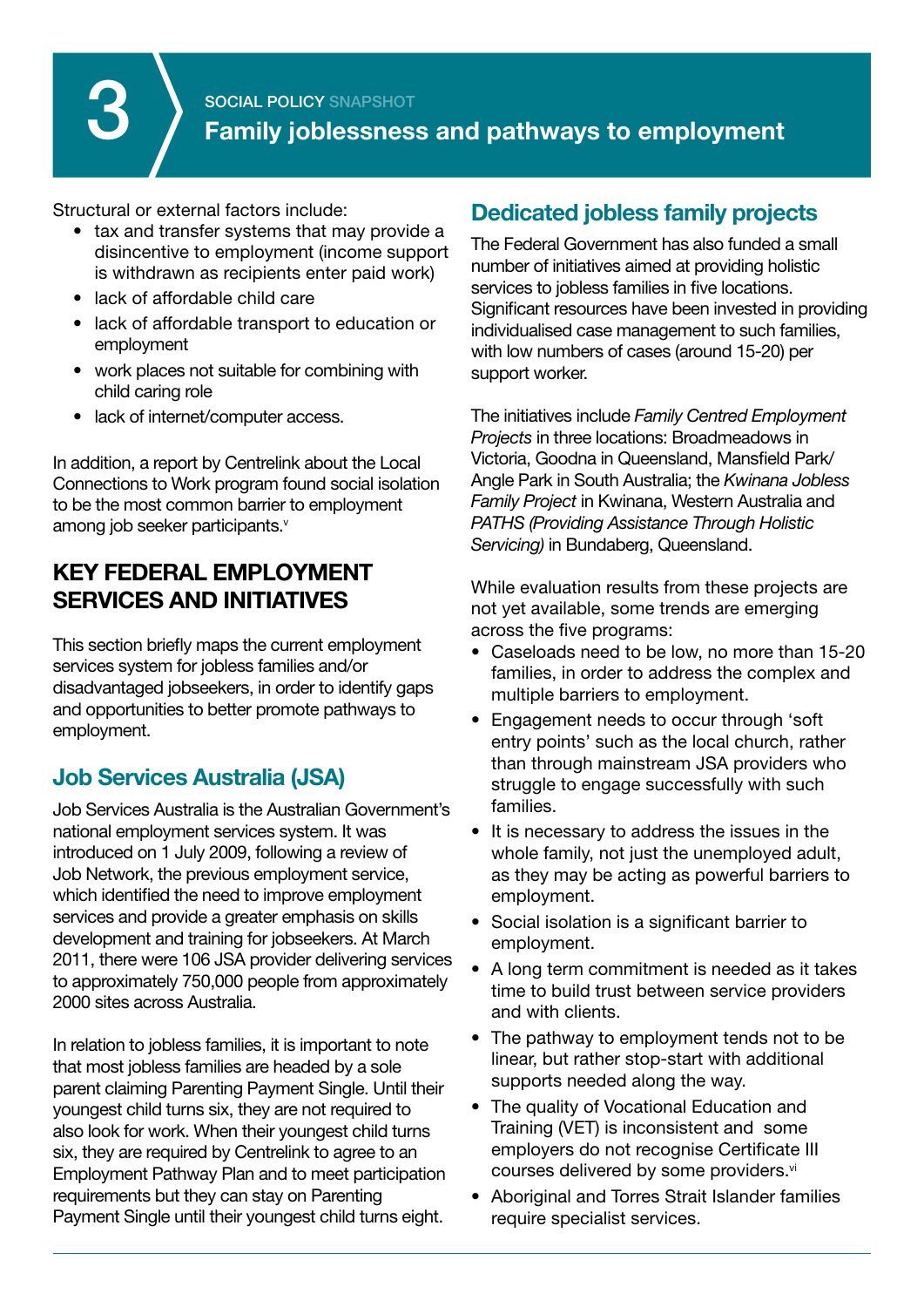## **Teenage Parent and Jobless Family Measures**

In the 2011/12 Federal Budget, the Government announced new participation requirements and additional services for teenage parents, through the *Teenage Parent Measure*, and for jobless families without income for more than two years, through the *Jobless Family Measure*. They are part of a number of related initiatives intended to promote long term economic participation among people living in communities with high rates of disadvantage.

These initiatives are being trialed over a three to three and a half year period in ten Local Government Areas: Logan and Rockhampton (QLD), Playford (SA), Bankstown, Wyong and Shellharbour (NSW), Greater Shepparton and Hume (VIC), Burnie (TAS) and Kwinana (WA).

#### **Teenage Parent Measure**

This started in January 2012 and applies to teenage parents (19 or under) who are receiving Parenting Payment, whose youngest child is under 6 years of age, and who have not completed year 12 or an equivalent qualification.

Once their youngest child turns six months, they need to attend a general information interview with Centrelink. When their youngest child turns one, they will then be required to attend Centrelink to discuss and develop a 'participation plan' that focuses on them attaining Year 12 or its equivalent and on early health and education of their children. This may include linking them to support services provided by local *Communities for Children* programs.

Participants will need to comply with their plan or face losing their income support. It is estimated that the trial will reach 4,000 teenage parents in the ten areas over the three years.

#### **Jobless Family Measure**

This is a three year trial starting in July 2012 that applies to Parenting Payment recipients whose youngest child is under 6 years of age, and who

have been on income support for two years or more, or are under the age of 23 years, and not working or studying.

Parents will be required to attend annual interviews at Centrelink when their child turns one. These will focus on child health, development and wellbeing. When their child turns four, interviews will focus on the importance of pre-school in their child's development. They will be required to attend workshops with Centrelink to develop an Employment Pathway Plan that focuses on their child's transition to school and their return to work.

Unlike the teenage parent measure, Centrelink will not require evidence of compliance with the plan and there will be no sanctions for these parents if they fail to comply with the activities in plan. It is estimated that this trial will assist 22,000 parents per annum.

In associated announcements intended to provide better support jobless families in the ten trial areas:

- • The *Communities for Children program*, which provides prevention and early intervention services to families at risk of disadvantage, has been extended so that they operate in all ten areas and specifically with teenage and other jobless parents.
- The additional childcare subsidy (JETCCFA<sup>1</sup>) has been extended from up to 26 weeks to up to 52 weeks for parents who are engaged in employment activities.
- A Local Solutions Fund of \$25 million over four years will commence in July 2012. Local organisations will be able to bid for innovative projects to boost engagement, capability and workforce participation among disadvantaged target groups in these areas.
- Additional Centrelink staff resources have been deployed in each location (Government Action Leaders and Community Action Leaders) and Local Advisory Groups

*<sup>1</sup> Jobs, Education and Training Child Care Fee Assistance (JETCCFA) provides extra help with the cost of approved child care for eligible parent(s)/guardian(s) undertaking activities such as job search, work, study or rehabilitation as part of an Activity Agreement (with Centrelink), to help them to enter or re-enter the workforce.*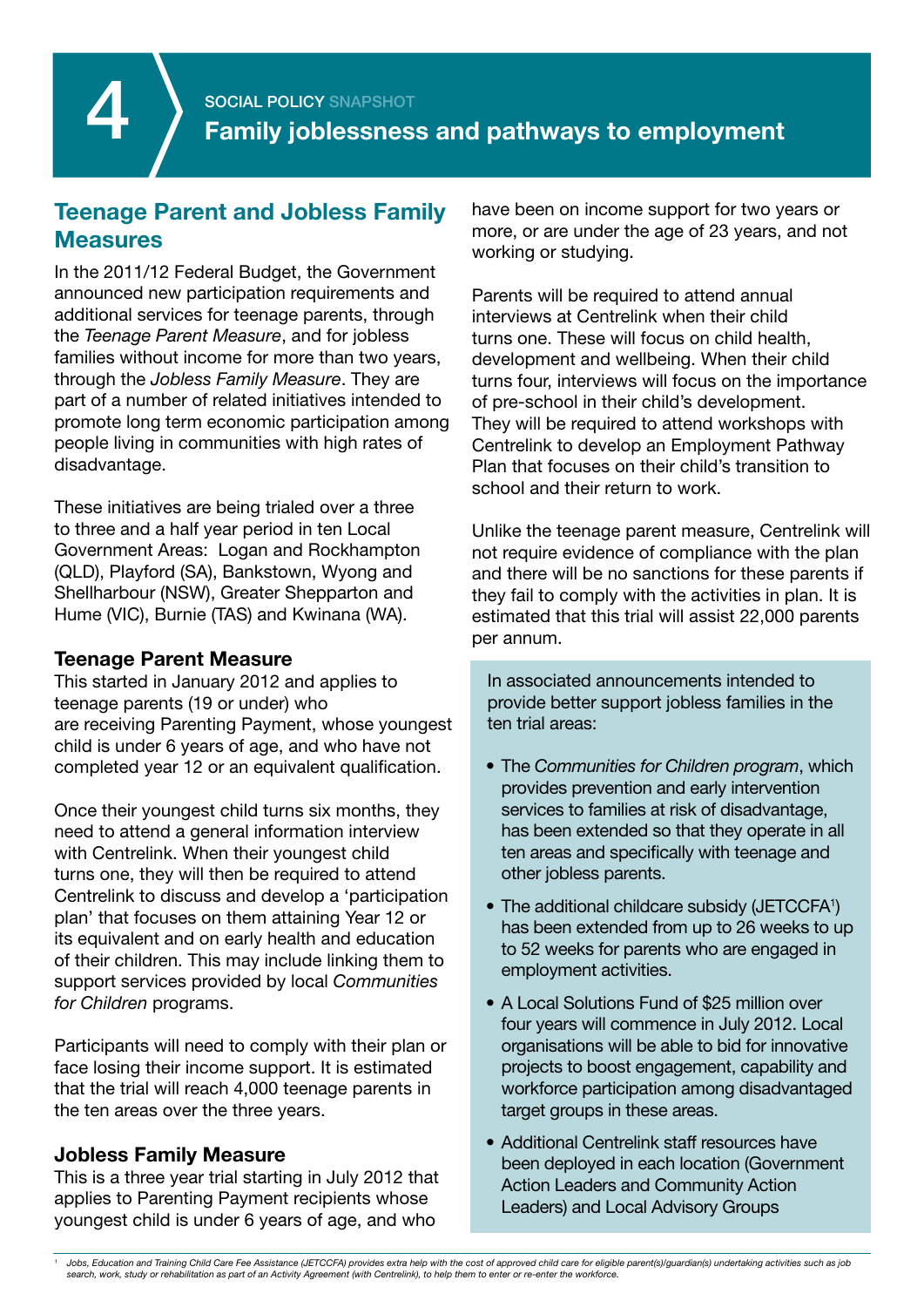comprising 10-12 community members with particular expertise in local issues relating to education, employment, families and early childhood learning are being established. These groups will provide advice as to the allocation of the Local Solutions Fund.

## **Other related initiatives**

There are many other employment-related initiatives and while they do not specifically focus on jobless families, they do target disadvantaged jobseekers many of whom are likely to be in jobless families.

### **Job Services Australia Demonstration Pilots**

In recognition of the need to improve employment services for the most disadvantaged jobseekers, the Government has funded demonstration projects in 20 areas to run from late 2011 to mid 2013. The projects will test out innovative ways of working with 5,000 Stream 4 jobseekers, including those unemployed for more than two years, mature aged people, homeless, youth and Aboriginal and Torres Strait Islander job seekers. Stream 4 jobseekers; those identified as the most disadvantaged jobseekers with complex and multiple barriers to employment.

## **Indigenous Employment Program**

This program began in 2011 and will run until 2015. It assists employers to recruit, train and provide sustainable employment for Aboriginal and Torres Strait Islanders. The objective is to contribute to the Government's goal of halving the gap between Indigenous and non-Indigenous employment within a decade.

## **The role of child and family Services:** *Our clients are your clients*

There appears to be a high degree of cross-over between jobless families and the clients of child and family services. 'Child and family services' refers to child welfare and family support services delivered by the government and not-for-profit

sectors.<sup>2</sup> Services are generally delivered as part of large federally and state funded programs.

Among clients of child and family services, there is a high prevalence of factors associated with family joblessness such as domestic violence. social isolation, low educational attainment and housing instability. Some of the families living in the ten socio-economically disadvantaged areas where the Federal Government is now trialling a number of initiatives targeting teenage parents and jobless families, will also be clients of child and family services.

This overlap provides many opportunities for child and family services and job services providers to better support jobless families into employment. For instance, there may be opportunities for child and family services to extend the work already being done to address vulnerabilities such as domestic violence or social isolation which are known to act as barriers to employment. Job services providers, on the other hand, could gain from the expertise of child and family services in engaging disadvantaged families.

Similarly, government could better support jobless families through increased and better targeted investment to address barriers to employment and by changes in program design.

The section below presents a number of opportunities which The Benevolent Society believes warrant further exploration and discussion.

## **Promoting pathways to employment for jobless families**

## **Opportunities for child and family services include:**

Child and family services have the potential to promote pathways to employment both indirectly through tackling some of the identified barriers, as well as directly through linking clients with job services and training providers.

*<sup>2</sup> The Benevolent Society is a child and family service provider. We do not currently provide employment services.*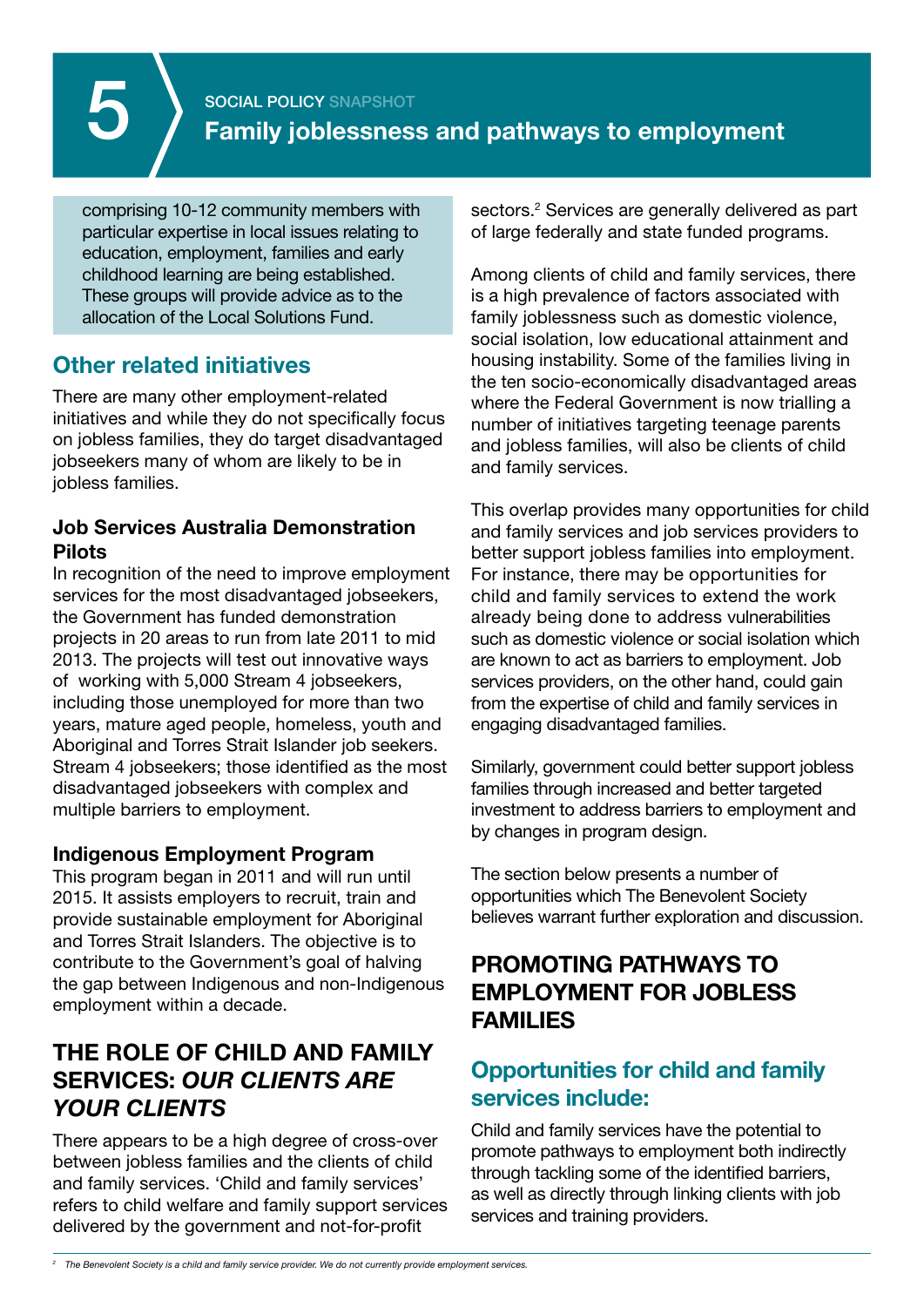Opportunities include:

**Reduce barriers to employment by addressing issues such as domestic violence and social isolation** 

Child and family services provide support to families to address many of the factors which can act as barriers to employment. Within The Benevolent Society, for example, all programs work to reduce social isolation experienced by families. While employment is not the primary objective of addressing social isolation it has the potential to contribute to this outcome.

**Engage jobless families via child and family services**

Child and family services have extensive experience with outreach to, and engagement with, disadvantaged families and can offer pathways to employment for these families.

• **Collaborate with integrated and co-located employment services**

Child and family services can and do work collaboratively with programs that offer integrated employment services to jobless families. There is, however, considerable scope for greater integration and better linkages between the two types of services in order to better address the needs of these families and promote seamless service delivery.

• **Improve the education and employability skills of mothers**

While improving the education and employability of mothers has not historically been a focus of child and family services, these services are ideally placed to provide or partner with others to deliver training programs. One of the biggest challenges is lifting the literacy and numeracy levels among jobless families. Any training offered must take into account the child care responsibilities of participants.

#### • **Employ jobless families and drive more effective employment and training programs for them**

A lack of Australian work experience and employer references is a major barrier for many jobless families, either because they come from overseas or because of long periods spent outside the labour market. There are many ways in which child and family services could offer supported transitions to employment within their own organisations (such as through work tasters, work experience, student vocational placement and employment in a social enterprise), as well as, possibly, opportunities for direct ongoing employment.

## **Opportunities for government include:**

It is important that the federal and state governments work together to better support jobless families. Below are a number of examples of ways in which governments could better support jobless families.

• **Increase investment in programs which specifically target internal barriers to employment such as domestic violence and social isolation**

 Reducing barriers to employment has the potential to benefit the individual and community as a whole both socially and economically.

#### **Increase investment in programs for jobless families**

There are currently only a small number of programs for jobless families which provide an integrated service for the entire family. More dedicated programs are needed to assist the large number of jobless families with multiple and complex barriers to employment.

• **Provide individualised case management** Initiatives targeting jobless families must offer intensive, individualised case management to address the needs of the participants and their families.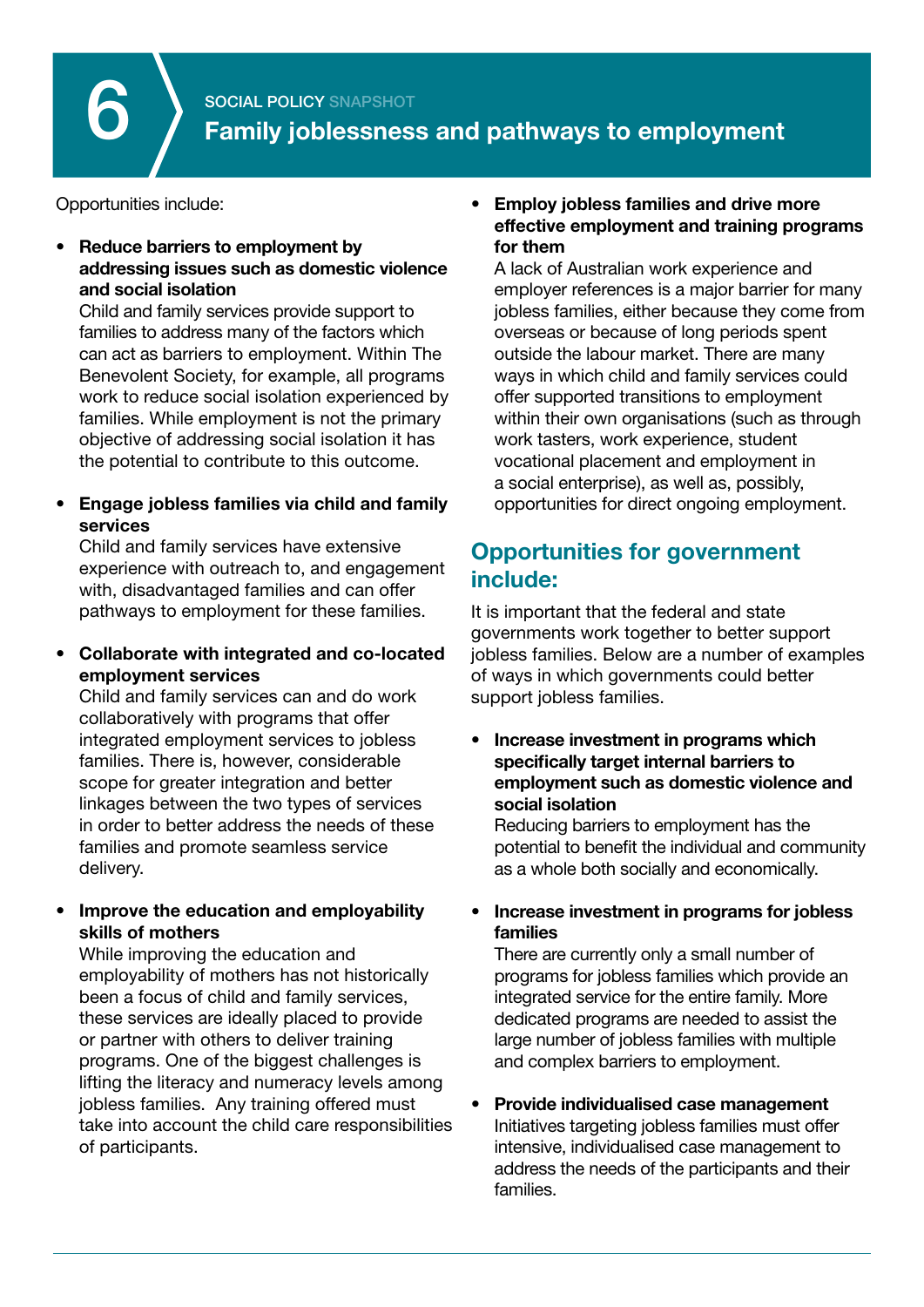

## **SOCIAL POLICY SNAPSHOT Family joblessness and pathways to employment**

#### • **Reduce caseloads in employment and training services**

Caseloads for those working with disadvantaged jobseekers should be no more than 15-20 per caseworker, in order for them to provide the intensive support required.

#### **Provide access to quality jobs**

There is a need to connect disadvantaged job seekers to secure jobs with advancement prospects, rather than causal, inappropriate, short term positions with no future prospects. Jobs must also take into account that the majority of jobless families are headed by sole parents with child care responsibilities.

#### **Encourage flexibility and collaboration among JSA providers**

The Australia Social Inclusion Board has expressed concerns that JSA is too highly prescribed and competitive a system, which inhibits flexibility in serving clients and discourages collaboration with other providers at a local level.

• **Ensure access to affordable child care** For families to transition to work they must have access to affordable and appropriate child care.

*The Henry Review (2010) recommended that child care subsidies should cover at least 90% of child care costs for low income families. And the full cost of child care for children whose parents are jobless.vii*

#### **Remove disincentives to work**

The impact of the Effective Marginal Tax Rates and loss of concessions linked to income support payments can be a particular consideration for single parents taking up employment. One way this could be ameliorated is extending the eligibility period for access to non-financial benefits such as the Pensioner Concession Card.<sup>ii</sup>

#### • **Invest in research and evaluation** Current jobless family projects need to be evaluated to determine what specific components generate success and how they can be delivered in a cost effective manner. Research is also needed into examples of best practice where successful collaboration between child and family services and job service providers has been achieved.

## **Opportunities for job service and training providers include:**

- • **Improve the quality of vocational training** Most jobless families need vocational training, but the quality of the available training is inconsistent. Only one third of courses are completed; there are concerns that some providers do not meet employer or jobseeker needs and the link between completing a training course and getting a job is weak.
- • **Improve the education and employability of mothers**

In addition to the issues raised already, employment preparation programs which offer learning by doing, instead of replicating a traditional classroom setting, are likely to be more effective with parents who have a poor history of success in school.

- • **Deliver programs to build self-esteem** Anecdotal evidence suggests that many mothers in jobless families need to build their self-esteem if they are to compete successfully in the labour market, however there are few such programs on offer. This could be achieved through life coaching and mentoring.
- • **Provide work experience with local employers**

The prospect of a real job with a local employer is a powerful motivator for many job seekers.